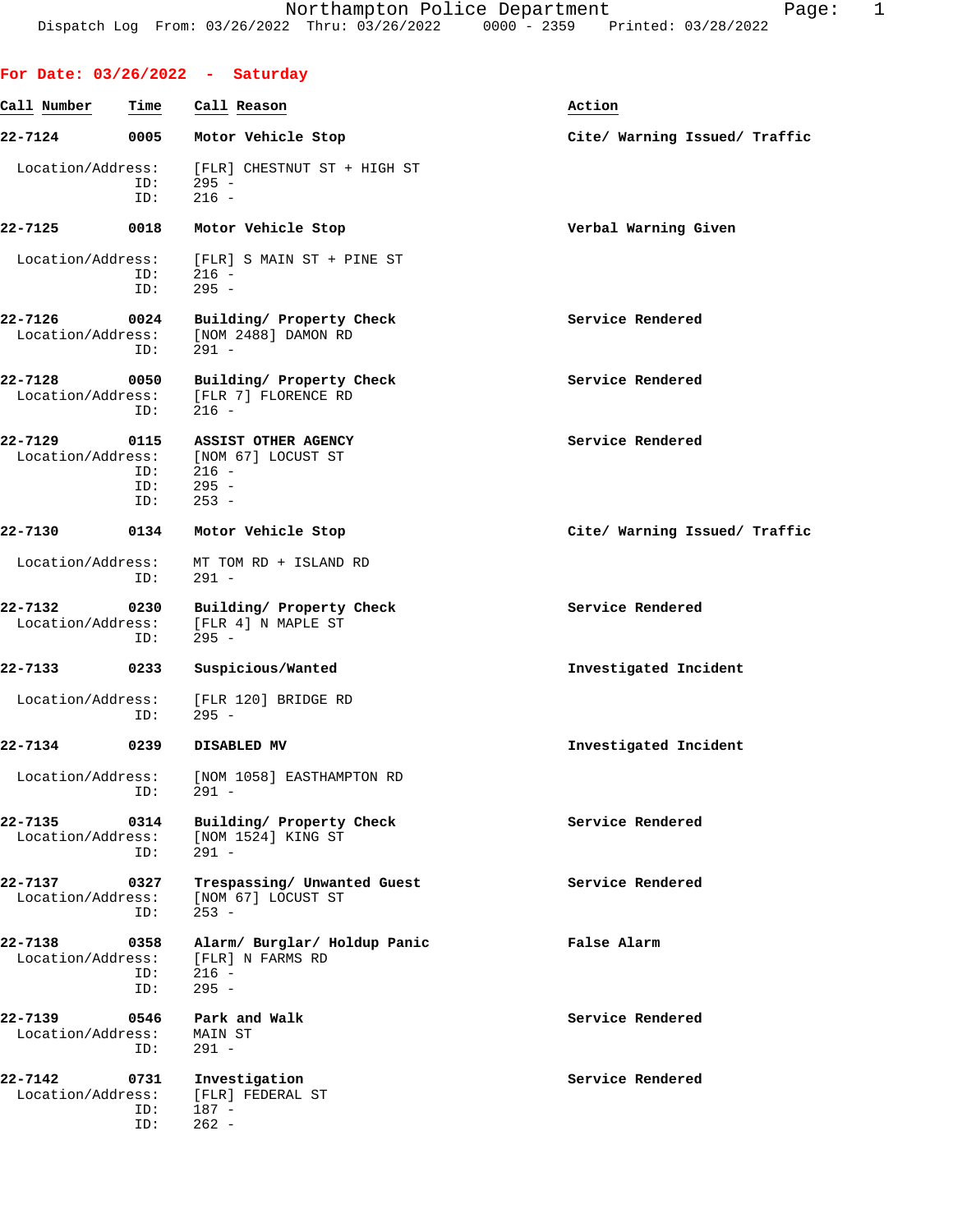|                                                    |                    | Northampton Police Department<br>Dispatch Log From: 03/26/2022 Thru: 03/26/2022 0000 - 2359 Printed: 03/28/2022 | 2<br>Page:                     |
|----------------------------------------------------|--------------------|-----------------------------------------------------------------------------------------------------------------|--------------------------------|
|                                                    |                    | Additional Activity: 03/26/2022 0924 Dzialo - 2519, Brent Patrol 5 Hrs 32 Min                                   |                                |
| 22-7143                                            | 0749               | Traffic Accident                                                                                                | Cite/ Warning Issued/ Traffic  |
| Location/Address:                                  | ID:<br>ID:         | MAIN ST<br>$217 -$<br>$298 -$<br>$230 -$                                                                        |                                |
| Refer To Accident:                                 |                    | $22 - 113 - AC$                                                                                                 |                                |
| 22-7144                                            | 0820               | Traffic, Complaint/Hazard                                                                                       | Investigated Incident          |
| Location/Address:                                  | ID:<br>ID:         | MAIN ST + PLEASANT ST<br>298 -<br>$230 -$<br>$191 -$                                                            |                                |
| 22-7145<br>Location/Address:                       | 0853<br>ID:<br>ID: | Traffic Accident<br>[NOM 2801] KING ST<br>191 -<br>$298 -$<br>$230 -$                                           | Report Done                    |
| Refer To Incident:                                 |                    | $22 - 549 - OF$                                                                                                 |                                |
| 22-7146<br>Location/Address:                       | 0921<br>ID:        | Theft/ Larceny<br>[NOM 2716] COLES MEADOW RD<br>$298 -$<br>$230 -$                                              | Report Done                    |
| Refer To Incident:                                 |                    | $22 - 550 - OF$                                                                                                 |                                |
| 22-7147                                            | 1003               | Parking Violation                                                                                               | Referred to Taken Other Agency |
| Vicinity of:                                       |                    | [NOM 1212] BRIDGE ST                                                                                            |                                |
| 22-7148<br>Location/Address:<br>EMS Unit:          | 1032<br>ID:<br>ID: | Public Service, Check Welfare<br>CRESCENT ST<br>$298 -$<br>$230 -$<br>$COR01 -$<br>A01-Fire Ambulance           | Service Rendered               |
| 22-7149<br>Location/Address:                       | 1040<br>ID:        | Public Service, Check Welfare<br>ELM ST<br>$298 -$<br>$230 -$                                                   | Service Rendered               |
| 22-7150<br>Location/Address:<br>Refer To Incident: | 1200<br>ID:        | Suspicious/Wanted<br>HENRY ST<br>$157 -$<br>$22 - 551 - OF$                                                     | Report Done                    |
| 22-7152<br>Location/Address:                       | 1230<br>ID:<br>ID: | Public Service, Check Welfare<br>[NOM 7] CONZ ST<br>191 -<br>$298 -$<br>$230 -$                                 | Service Rendered               |
| 22-7153                                            | 1254               | OUTSIDE FIRE (BRUSH/GRASS)                                                                                      | Investigated by N F D          |
| Location/Address:<br>Fire Unit:                    | ID:                | KINGSLEY AVE<br>E2-Pumper-Engine 2<br>$298 -$<br>$230 -$                                                        |                                |
| 22-7154                                            | 1258               | Traffic Accident                                                                                                | Investigated Incident          |
| Location/Address:                                  | ID:                | [NOM 267] KING ST<br>$298 -$<br>$230 -$                                                                         |                                |
| 22-7155                                            | 1321               | Public Service                                                                                                  | Service Rendered               |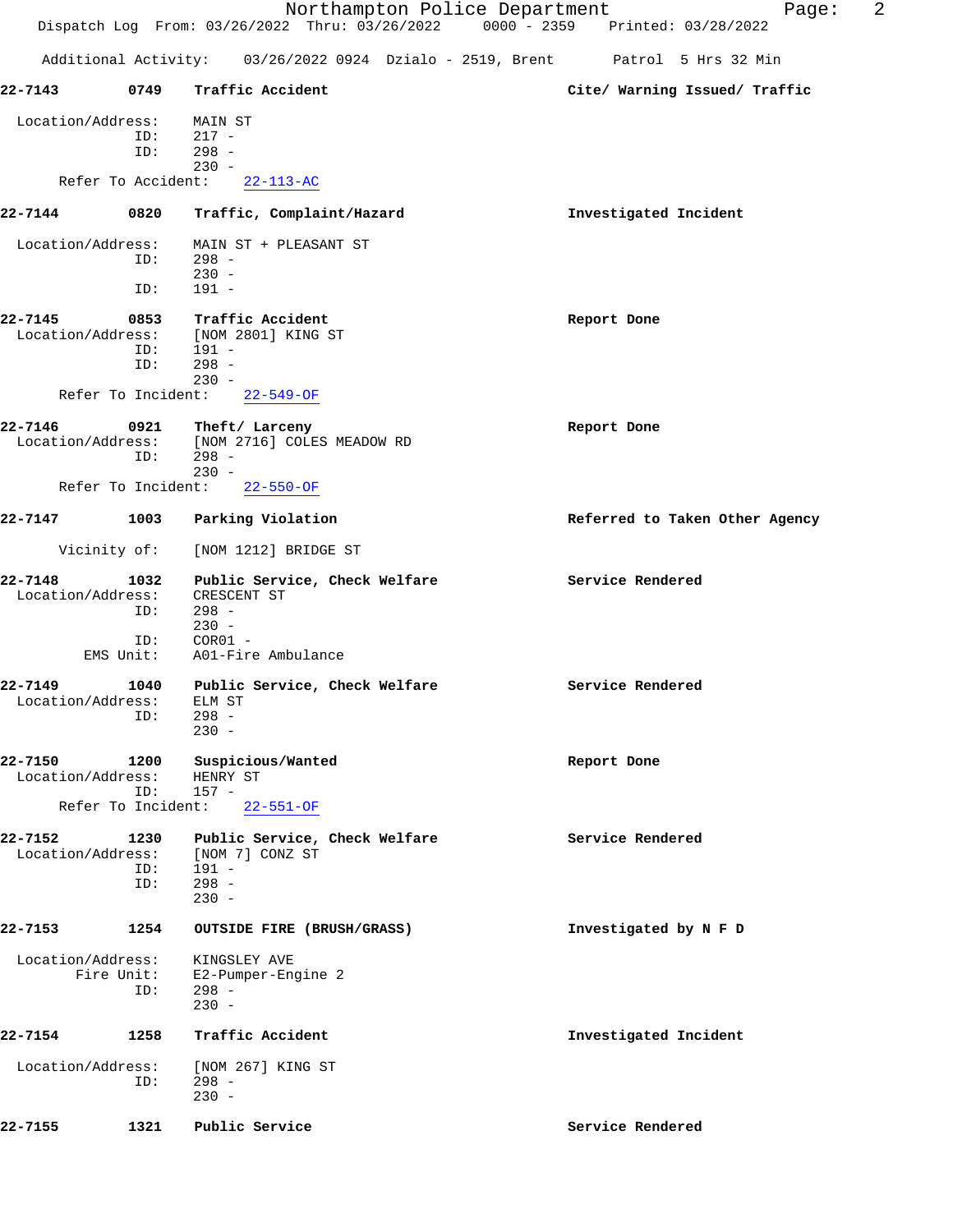|                              |                           | Northampton Police Department<br>Dispatch Log From: 03/26/2022 Thru: 03/26/2022 0000 - 2359 Printed: 03/28/2022 | 3<br>Page:                    |
|------------------------------|---------------------------|-----------------------------------------------------------------------------------------------------------------|-------------------------------|
| Location/Address:            |                           | [NOM 9] FRUIT ST                                                                                                |                               |
|                              | ID:<br>ID:                | 191 -<br>$204 -$                                                                                                |                               |
| 22-7156                      | 1345                      | Motor Vehicle Stop                                                                                              | Verbal Warning Given          |
| Location/Address:            | ID:                       | [NOM 1190] KING ST<br>298 -<br>$230 -$                                                                          |                               |
| 22-7159                      | 1721<br>ID:<br>ID:        | Trespassing/ Unwanted Guest<br>Location/Address: [NOM 184] KING ST<br>$242 -$<br>$248 -$                        | Person Gone                   |
| 22-7160                      | 1731                      | Motor Vehicle Stop                                                                                              | Cite/ Warning Issued/ Traffic |
| Location/Address:            | ID:                       | CENTER ST<br>242 -                                                                                              |                               |
| 22-7161                      | 1735                      | Traffic Accident                                                                                                | Investigated Incident         |
| Location/Address:            | ID:                       | KING ST + MAIN ST<br>216 -                                                                                      |                               |
| 22-7162                      | 1752                      | Motor Vehicle Stop                                                                                              | Cite/ Warning Issued/ Traffic |
| Location/Address:            | ID:                       | PLEASANT ST + WRIGHT AVE<br>$242 -$                                                                             |                               |
| 22-7163<br>Location/Address: | 1800<br>ID:               | Building/ Property Check<br>[FLR 239] BRIDGE RD<br>$186 -$                                                      | Service Rendered              |
| 22-7168                      | 1856                      | Public Service, Check Welfare                                                                                   | Investigated Incident         |
| Location/Address:            | ID:<br>ID:<br>ID:<br>ID:  | [FLR] BURTS PIT RD<br>$277 -$<br>$203 -$<br>$248 -$<br>$277 -$                                                  |                               |
| 22-7167                      | 1858                      | Traffic Accident                                                                                                | Investigated Incident         |
| Location/Address:            | ID:<br>ID:                | [NOM 95] ROUNDHOUSE PLZ<br>- 242<br>$ID: 248 -$<br>$216 -$                                                      |                               |
| 22-7173<br>Location/Address: | 2214<br>ID:               | <b>ASSIST OTHER AGENCY</b><br>[NOM 123] DAMON RD<br>186 -                                                       | Service Rendered              |
| 22-7176                      | 2306                      | Drunk/ Incapacitated                                                                                            | Verbal Warning Given          |
| Location/Address:            | ID:<br>ID:<br>ID:         | [NOM 930] MAIN ST<br>236 -<br>$ID: 295 -$<br>$290 -$<br>$253 -$                                                 |                               |
| 22-7177                      | 2323<br>ID:<br>ID:        | Disturbance<br>Location/Address: [NOM 302] PLEASANT ST<br>$295 -$<br>$236 -$                                    | Service Rendered              |
| 22-7178<br>Location/Address: | 2330<br>ID:<br>ID:<br>ID: | Trespassing/ Unwanted Guest<br>[NOM 67] LOCUST ST<br>$216 -$<br>$290 -$<br>$253 -$                              | Service Rendered              |